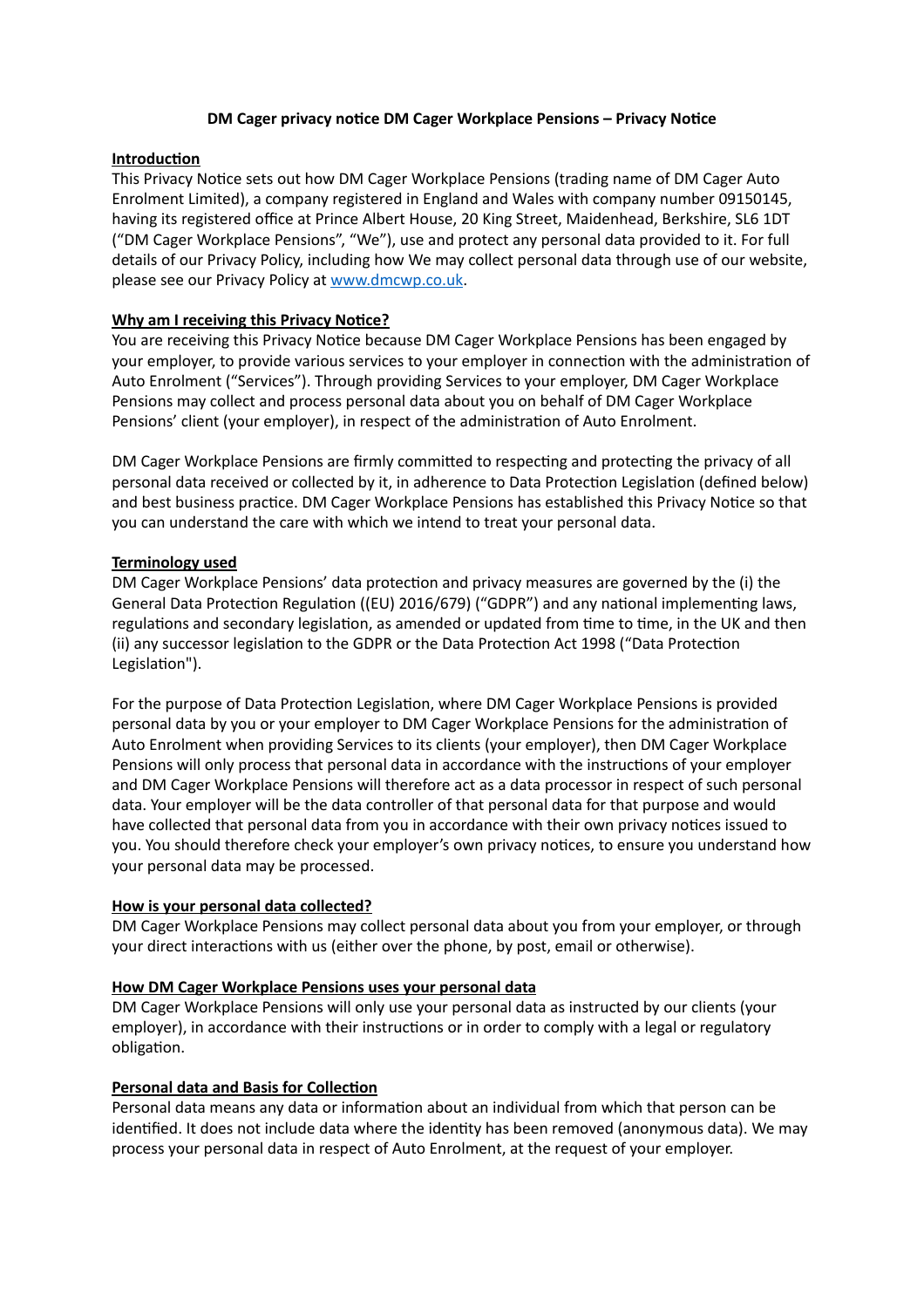DM Cager Workplace Pensions does not process any Special Categories (as defined by Data Protection Legislation) about you (this includes details about your race or ethnicity, religious or philosophical beliefs, sex life, sexual orientation, political opinions, trade union membership, information about your health and genetic and biometric data) unless required for providing our Services in connection with the administration of Auto Enrolment and as may be required for regulatory purposes.

## **How your personal data may be shared**

We may need to share your personal data with other third parties for the administration of Auto Enrolment and your membership of the Creative Pension Trust (the pension scheme your Employer has chosen to meet their Auto Enrolment obligations), including:

- with permitted third party contractors of DM Cager Workplace Pensions for the purposes of performing its Services;
- The Creative Pension Trust Scheme Administrators and the Scheme Trustees

• where DM Cager Workplace Pensions is under a duty to disclose your personal data to comply with any legal obligation, or to enforce or apply DM Cager Workplace Pensions' or terms and conditions and other agreements;

• to protect the rights, property, or safety of DM Cager Workplace Pensions, DM Cager Workplace Pensions' client, or others. This includes exchanging information with other companies and organisations for the purposes of fraud protection and for compliance with laws; and

• with the Pensions Regulator and/or Financial Conduct Authority, as may be appropriate for regulatory purposes.

#### **How DM Cager Workplace Pensions stores personal data**

For secure storage, DM Cager Workplace Pensions does not transfer your personal data outside the European Economic Area (EEA).

We have put in place appropriate security measures to prevent your personal data from being accidentally lost, used or accessed in an unauthorised way, altered or disclosed. In addition, we limit access to your personal data to those employees, agents, contractors and other third parties who have a business need to know. They will only process your personal data on our instructions and they are subject to a duty of confidentiality.

We have put in place procedures to deal with any suspected personal data breach and will notify you and any applicable regulator of a breach where we are legally required to do so.

#### **Personal Data Retention**

We will only retain personal data for the period notified to DM Cager Workplace Pensions by your employer, which will usually be for 6 years after the termination of the Services (unless otherwise required by a regulator or by law).

#### **Your Rights**

You have certain rights under Data Protection Legislation in relation to your personal data. As we act as the data processor for your employer, we will assist your employer in any exercise of your rights with them, however any requests for exercising your rights should be directed to your employer in the first instance.